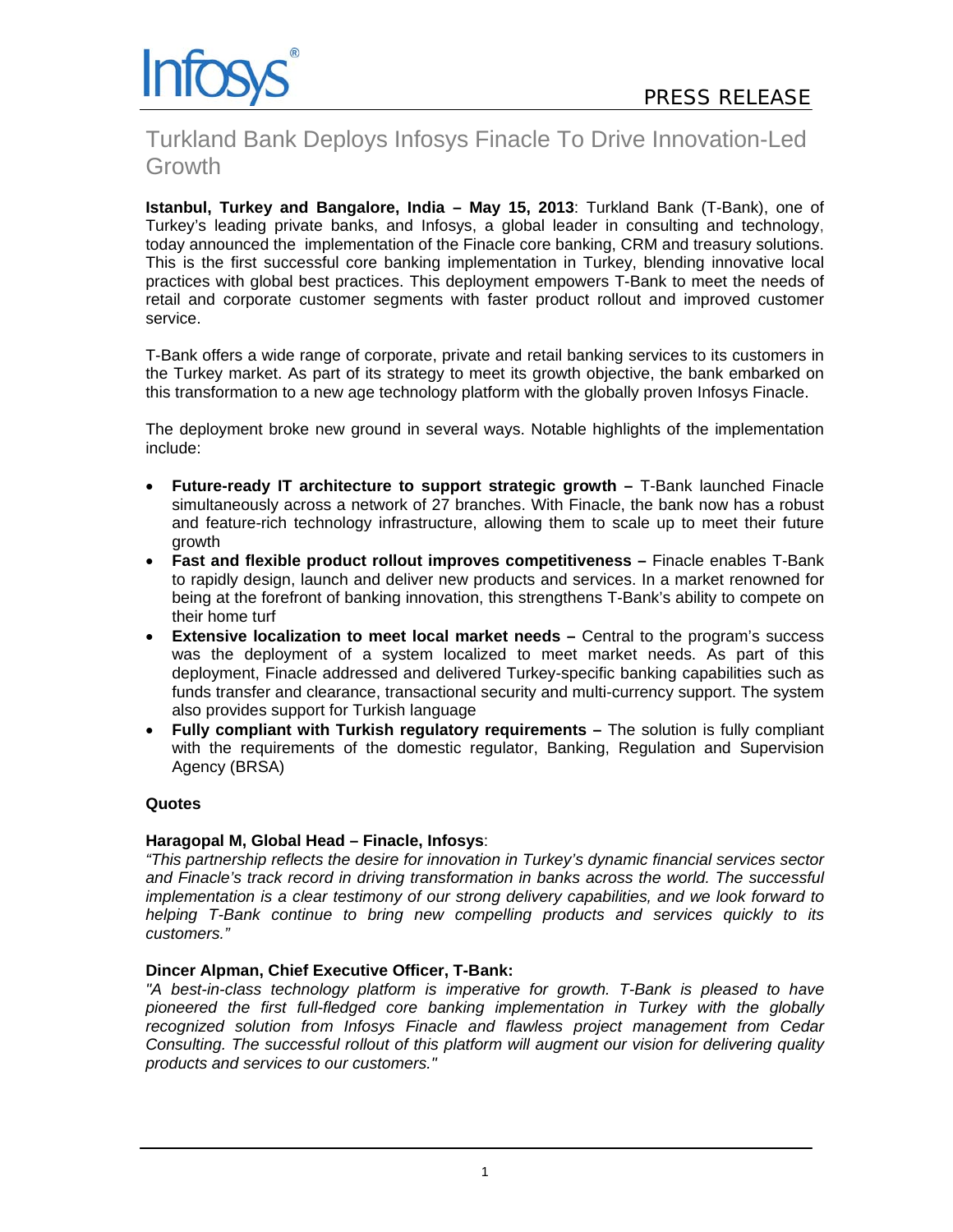



## *Ílhan Zeki Köroglu, Chief Information Officer, T-Bank:*

*"Finacle core banking solution was selected after a thorough review of global systems. The successful implementation has helped us benefit from global best practices, which will help us provide exemplary customer service, streamlined operations and innovation in products."* 

The technology transformation exercise, Project Future, featured Infosys in an alliance with local sales partner – Segmentist. The program was managed by Cedar Consulting, a leading management and IT consulting firm.

### **V. Ramkumar, Senior Director, Cedar Consulting:**

*"This is a landmark project for the Turkey market and will help bring in a fresh burst of innovation in banking technology and practices."* 

#### **About Turkland Bank**

T-Bank has an established presence in the Turkish banking sector, through a team of more than 500 employees, across 27 branches, located throughout the major industrial and financial centers in the country. T-Bank continues to selectively expand its network in Turkey by branching out in areas with vibrant economic and trade activities. The bank emerged as one of the fastest growing mid-sized banks in Turkey, specialized in providing customized premium banking services to the commercial business sector as well as to small and medium-sized enterprises (SMEs). The bank offers a comprehensive range of services including treasury and cash management, investment services and trade finance. Personal banking services are also available for the executives and shareholders of T-Bank's corporate clients. In addition, T-Bank benefits from the well-developed network of its shareholders (Arab Bank Plc 28%, Arab Bank Switzerland 22% and Bank Med Sal 50%) in the MENA region, enabling the bank to further expand the scope of its services beyond the Turkish borders bridging the gap between Turkish and Middle Eastern companies.

### **About Infosys**

Infosys partners with global enterprises to drive their innovation-led growth. That's why Forbes ranked Infosys #19 among the top 100 most innovative companies. As a leading provider of next-generation consulting, technology and outsourcing solutions, Infosys helps clients in more than 30 countries realize their goals. Visit www.infosys.com and see how Infosys (NYSE: INFY), with its 156,000+ people, is Building Tomorrow's Enterprise® today.

#### **Safe Harbor**

Certain statements in this release concerning our future growth prospects are forward-looking statements, which involve a number of risks and uncertainties that could cause actual results to differ materially from those in such forward-looking statements. The risks and uncertainties relating to these statements include, but are not limited to, risks and uncertainties regarding fluctuations in earnings, fluctuations in foreign exchange rates, our ability to manage growth, intense competition in IT services including those factors which may affect our cost advantage, wage increases in India, our ability to attract and retain highly skilled professionals, time and cost overruns on fixed-price, fixed-time frame contracts, client concentration, restrictions on immigration, industry segment concentration, our ability to manage our international operations, reduced demand for technology in our key focus areas, disruptions in telecommunication networks or system failures, our ability to successfully complete and integrate potential acquisitions, liability for damages on our service contracts, the success of the companies in which Infosys has made strategic investments, withdrawal or expiration of governmental fiscal incentives, political instability and regional conflicts, legal restrictions on raising capital or acquiring companies outside India, and unauthorized use of our intellectual property and general economic conditions affecting our industry. Additional risks that could affect our future